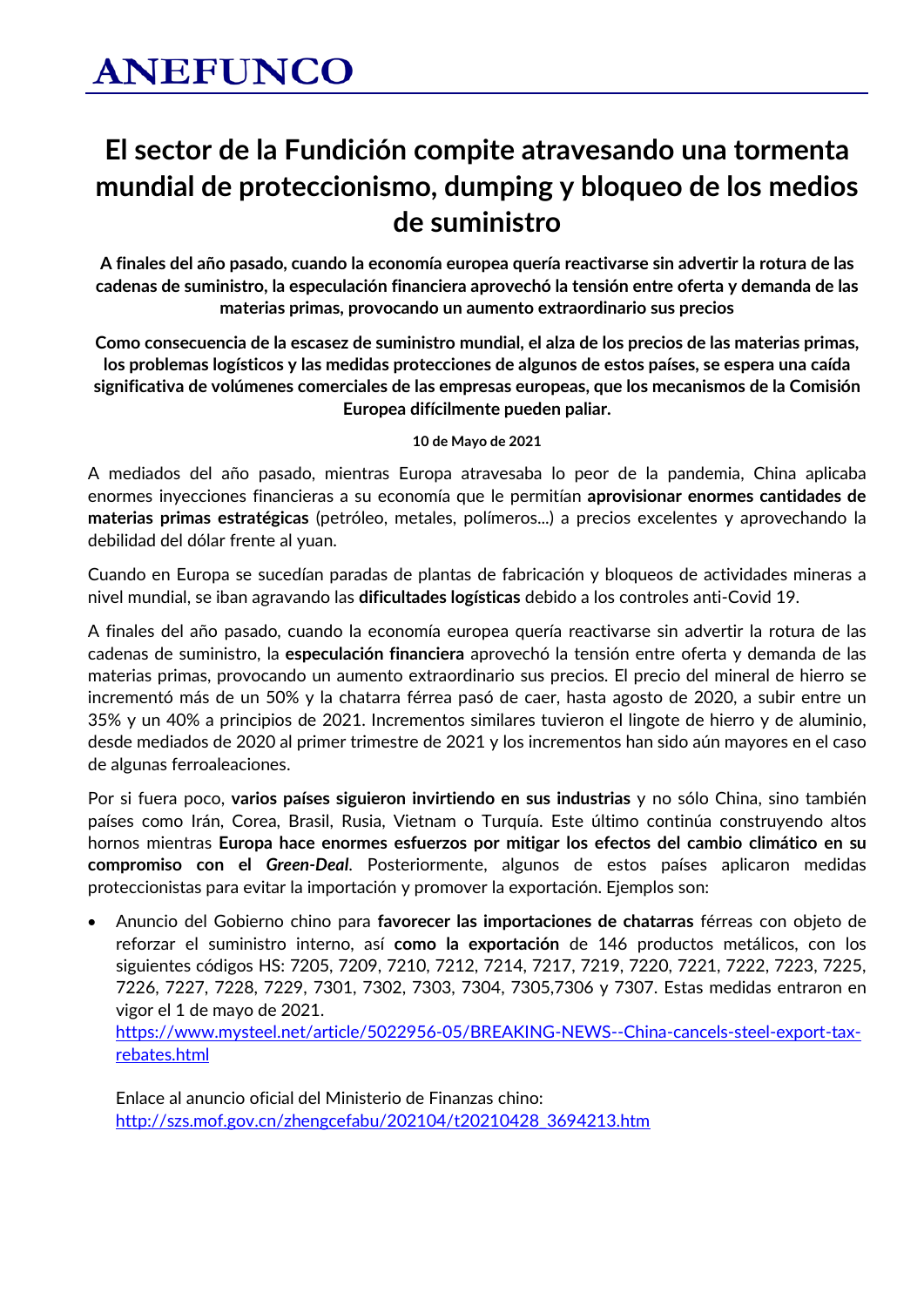# **ANEFUNCO**

• Anuncio del Gobierno Indio para dar **preferencia en la contratación pública a los productos metálicos fabricados localmente**, incluyendo perfiles, tuberías, ferrocarriles, etc. Estas medidas entraron en vigor el 5 de febrero de 2021. [https://timesofindia.indiatimes.com/business/india-business/49-indian-steel-iron-items-to-be](https://timesofindia.indiatimes.com/business/india-business/49-indian-steel-iron-items-to-be-preferred-for-public-works/articleshow/80125534.cms)[preferred-for-public-works/articleshow/80125534.cms](https://timesofindia.indiatimes.com/business/india-business/49-indian-steel-iron-items-to-be-preferred-for-public-works/articleshow/80125534.cms)

Enlace al anuncio oficial del Ministerio indio: <https://steel.gov.in/sites/default/files/amedment%20in%20the%20Policy.pdf>

Como consecuencia de la escasez de suministro mundial, el alza de los precios de las materias primas, los problemas logísticos y las medidas protecciones de algunos de estos países, que impiden exportar nuestros productos mientras hacen dumping en Europa, se espera una caída significativa de volúmenes comerciales de las empresas europeas, que **los mecanismos de la Comisión Europea difícilmente pueden paliar**.

Un ejemplo en este sentido son las investigaciones de reconsideración por expiración **antidumping y antisubvenciones relativas a la importación de tubos de hierro dúctil de la India**, que ha iniciado la Comisión Europea en marzo de este año. Los avisos de iniciación se pueden consultar en las siguientes páginas:

• 2021 / C 90/07 Anuncio de inicio de una reconsideración por expiración de las medidas antidumping aplicables a las importaciones de tubos y tuberías de hierro dúctil originarios de la India.

[https://eur-lex.europa.eu/legal-](https://eur-lex.europa.eu/legal-content/FR/TXT/?uri=uriserv%3AOJ.C_.2021.090.01.0019.01.FRA&toc=OJ%3AC%3A2021%3A090%3AFULL)

[content/FR/TXT/?uri=uriserv%3AOJ.C\\_.2021.090.01.0019.01.FRA&toc=OJ%3AC%3A2021%3A09](https://eur-lex.europa.eu/legal-content/FR/TXT/?uri=uriserv%3AOJ.C_.2021.090.01.0019.01.FRA&toc=OJ%3AC%3A2021%3A090%3AFULL) [0%3AFULL](https://eur-lex.europa.eu/legal-content/FR/TXT/?uri=uriserv%3AOJ.C_.2021.090.01.0019.01.FRA&toc=OJ%3AC%3A2021%3A090%3AFULL)

• 2021 / C 90/06 Anuncio de inicio de una reconsideración por expiración de las medidas compensatorias aplicables a las importaciones de tubos y tuberías de hierro dúctil originarios de la India:

[https://eur-lex.europa.eu/legal](https://eur-lex.europa.eu/legal-content/FR/TXT/?uri=uriserv%3AOJ.C_.2021.090.01.0008.01.FRA&toc=OJ%3AC%3A2021%3A090%3AFULL)[content/FR/TXT/?uri=uriserv%3AOJ.C\\_.2021.090.01.0008.01.FRA&toc=OJ%3AC%3A2021%3A09](https://eur-lex.europa.eu/legal-content/FR/TXT/?uri=uriserv%3AOJ.C_.2021.090.01.0008.01.FRA&toc=OJ%3AC%3A2021%3A090%3AFULL) [0%3AFULL](https://eur-lex.europa.eu/legal-content/FR/TXT/?uri=uriserv%3AOJ.C_.2021.090.01.0008.01.FRA&toc=OJ%3AC%3A2021%3A090%3AFULL)

Se abre ahora una investigación de 10 meses que esperemos llegue a tiempo para **restablecer el comercio equitativo**.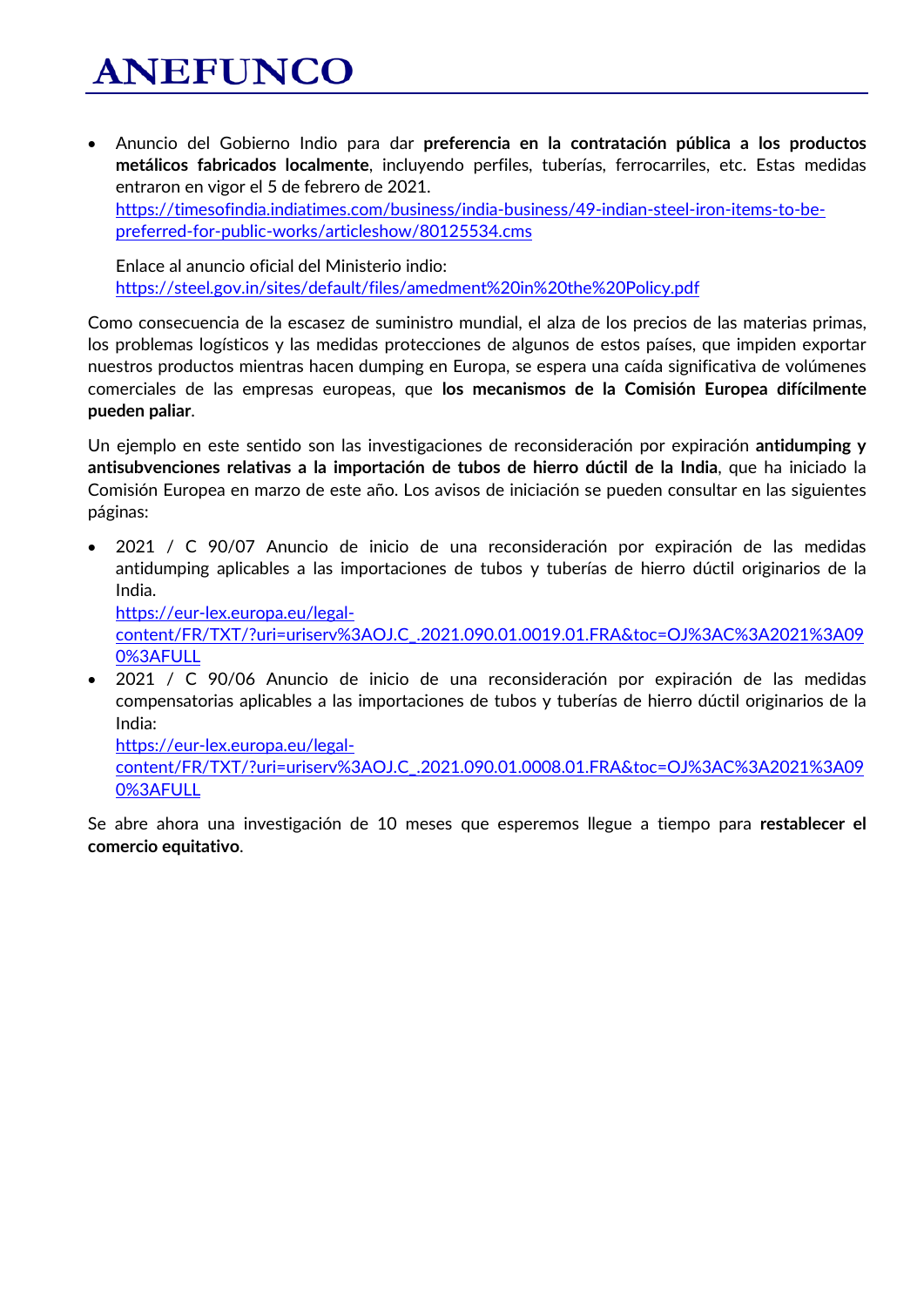## **The Castings sector competes going through a global storm of protectionism, dumping and blocking of the means of supply**

**At the end of last year, when the European economy wanted to reactivate without noticing the breakdown of supply chains, financial speculation took advantage of the tension between supply and demand of raw materials, causing an extraordinary increase in their prices.**

**As a result of the global supply shortage, the rise in raw material prices, logistical problems and the protective measures in some of these countries, which prevent our products from being exported while dumping in Europe, a significant drop in volumes is expected. trade of European companies, which the mechanisms of the European Commission can hardly alleviate.**

#### **May 10, 2021**

In the middle of last year, while Europe was going through the worst of the pandemic, China applied huge financial injections to its economy that allowed **it to buy huge amounts of strategic raw materials (oil, metals, polymers ...)** at excellent prices and taking advantage of the weakness of the dollar against the yuan.

When manufacturing plant shutdowns and blockages of mining activities occurred worldwide in Europe, **logistical difficulties** were aggravated due to anti-Covid 19 controls.

At the end of last year, when the European economy wanted to reactivate without noticing the breakdown of supply chains, **financial speculation** took advantage of the tension between supply and demand of raw materials, causing an extraordinary increase in their prices. The price of iron ore increased by more than 50% and iron scrap went from falling, until August 2020, to **rising between 35% and 40% at the beginning of 2021**. Similar increases had the iron ingot and aluminum, from mid-2020 to the first quarter of 2021 and the increases have been even greater for some ferro-alloys.

As if that were not enough, **several countries continued to invest in their industries** and not only China, but also countries such as Iran, Korea, Brazil, Russia, Vietnam or Turkey. The latter continues to build blast furnaces while **Europe makes enormous efforts to mitigate the effects of climate change in its commitment to the Green-Deal**. Subsequently, some of these countries applied protectionist measures to prevent imports and promote exports. Examples are:

• Announcement of the Chinese Government **to favor the imports of iron scraps** in order to reinforce the domestic supply, **as well as the export** of 146 metal products, with the following HS codes: 7205, 7209, 7210, 7212, 7214, 7217, 7219, 7220, 7221, 7222, 7223, 7225, 7226, 7227, 7228, 7229, 7301, 7302, 7303, 7304, 7305, 7306 and 7307. These measures took effect on May 1, 2021. [https://www.mysteel.net/article/5022956-05/BREAKING-NEWS--China-cancels-steel-export-tax](https://www.mysteel.net/article/5022956-05/BREAKING-NEWS--China-cancels-steel-export-tax-rebates.html)[rebates.html](https://www.mysteel.net/article/5022956-05/BREAKING-NEWS--China-cancels-steel-export-tax-rebates.html)

Link to the official announcement of the Chinese Ministry of Finance: [http://szs.mof.gov.cn/zhengcefabu/202104/t20210428\\_3694213.htm](http://szs.mof.gov.cn/zhengcefabu/202104/t20210428_3694213.htm)

• Announcement by the Indian Government to give **preference in public procurement to locally manufactured metal products**, including profiles, pipes, railways, etc. These measures came into effect on February 5, 2021.

[https://timesofindia.indiatimes.com/business/india-business/49-indian-steel-iron-items-to-be](https://timesofindia.indiatimes.com/business/india-business/49-indian-steel-iron-items-to-be-preferred-for-public-works/articleshow/80125534.cms)[preferred-for-public-works/articleshow/80125534.cms](https://timesofindia.indiatimes.com/business/india-business/49-indian-steel-iron-items-to-be-preferred-for-public-works/articleshow/80125534.cms)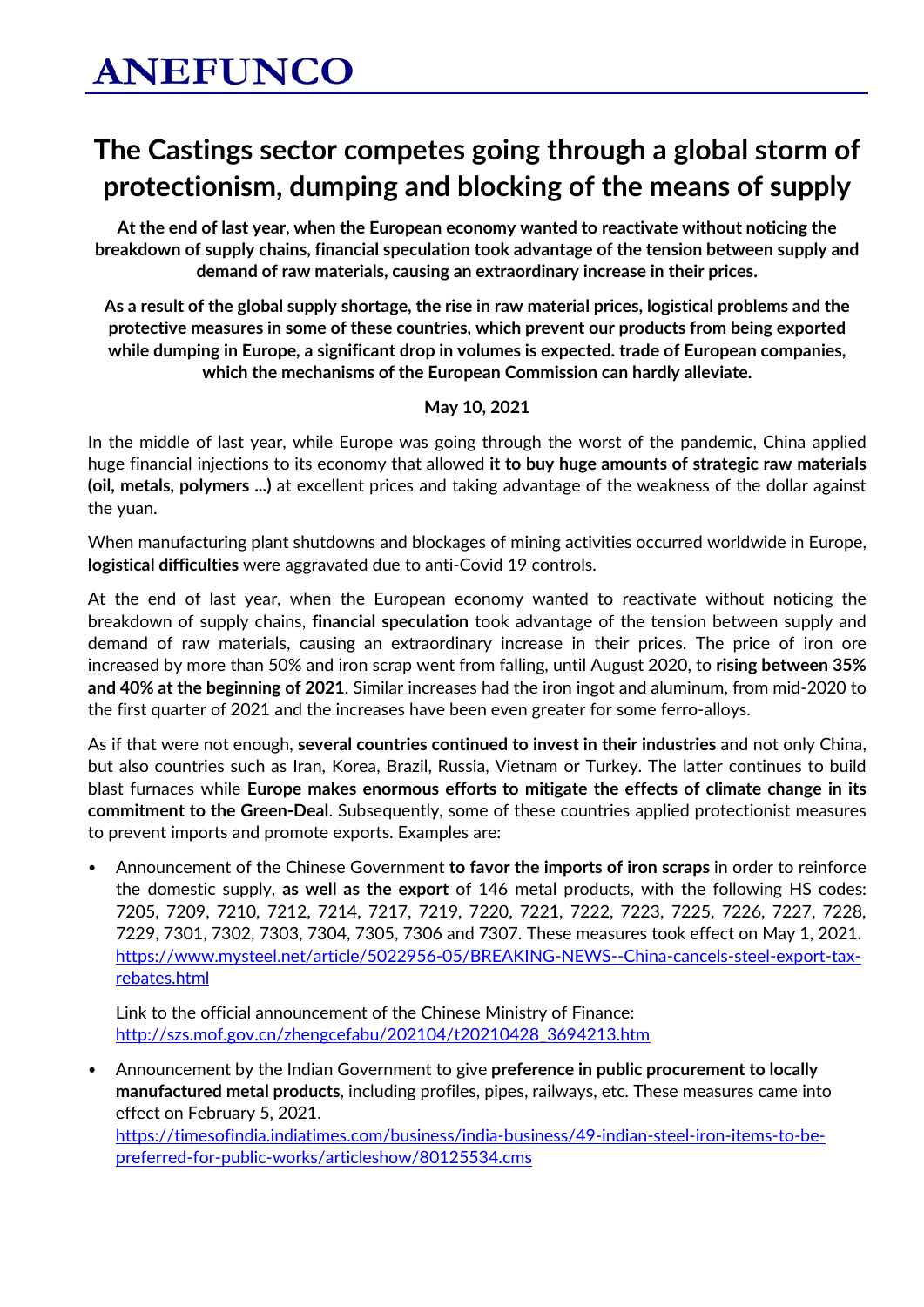**ANEFUNCO** 

Link to official announcement from Indian Ministry: <https://steel.gov.in/sites/default/files/amedment%20in%20the%20Policy.pdf>

As a result of the global supply shortage, the rise in raw material prices, logistical problems and the protective measures in some of these countries, which prevent our products from being exported while dumping in Europe, a significant drop in volumes is expected. trade of European companies, which the mechanisms of the **European Commission can hardly alleviate.**

An example in this regard is the **anti-dumping and anti-subsidy expiry review investigations concerning the importation of ductile iron pipe from India**, which was initiated by the European Commission in March this year. Initiation notices can be viewed on the following pages:

- 2021 / C 90/07 Notice of initiation of an expiry review of anti-dumping measures applicable to imports of ductile iron pipes and tubes originating in India. [https://eur-lex.europa.eu/legal](https://eur-lex.europa.eu/legal-content/FR/TXT/?uri=uriserv%3AOJ.C_.2021.090.01.0019.01.FRA&toc=OJ%3AC%3A2021%3A090%3AFULL)[content/FR/TXT/?uri=uriserv%3AOJ.C\\_.2021.090.01.0019.01.FRA&toc=OJ%3AC%3A2021%3A09](https://eur-lex.europa.eu/legal-content/FR/TXT/?uri=uriserv%3AOJ.C_.2021.090.01.0019.01.FRA&toc=OJ%3AC%3A2021%3A090%3AFULL) [0%3AFULL](https://eur-lex.europa.eu/legal-content/FR/TXT/?uri=uriserv%3AOJ.C_.2021.090.01.0019.01.FRA&toc=OJ%3AC%3A2021%3A090%3AFULL)
- 2021 / C 90/06 Notice of initiation of a review due to the expiry of countervailing measures applicable to imports of ductile iron pipes and tubes originating in India: [https://eur-lex.europa.eu/legal](https://eur-lex.europa.eu/legal-content/FR/TXT/?uri=uriserv%3AOJ.C_.2021.090.01.0008.01.FRA&toc=OJ%3AC%3A2021%3A090%3AFULL)[content/FR/TXT/?uri=uriserv%3AOJ.C\\_.2021.090.01.0008.01.FRA&toc=OJ%3AC%3A2021%3A09](https://eur-lex.europa.eu/legal-content/FR/TXT/?uri=uriserv%3AOJ.C_.2021.090.01.0008.01.FRA&toc=OJ%3AC%3A2021%3A090%3AFULL) [0%3AFULL](https://eur-lex.europa.eu/legal-content/FR/TXT/?uri=uriserv%3AOJ.C_.2021.090.01.0008.01.FRA&toc=OJ%3AC%3A2021%3A090%3AFULL)
- A 10-month investigation is now open, which we hope will come in time to **restore fair trade.**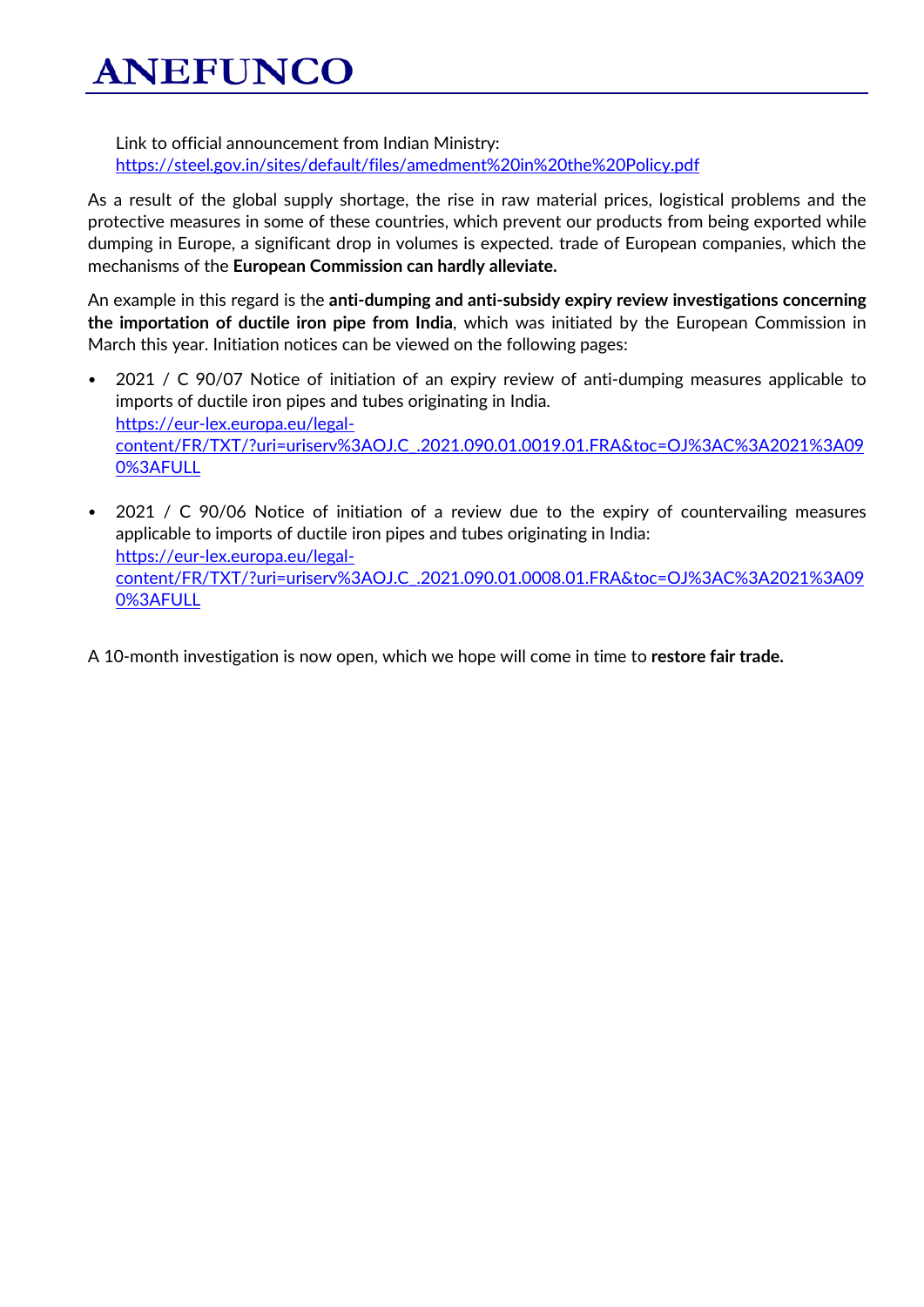## **Le secteur de la Fonte est en concurrence dans une tempête mondiale de protectionnisme, de dumping et de blocage des moyens d'approvisionnement**

**À la fin de l'année dernière, lorsque l'économie européenne a voulu se réactiver sans remarquer la rupture des chaînes d'approvisionnement, la spéculation financière a profité de la tension entre l'offre et la demande de matières premières, provoquant une augmentation extraordinaire de leurs prix.**

**En raison de la pénurie mondiale d'approvisionnement, de la hausse des prix des matières premières, des problèmes logistiques et des mesures de protection dans certains de ces pays, qui empêchent nos produits d'être exportés en dumping en Europe, une baisse significative des volumes est attendue. Les entreprises européennes, que les mécanismes de la Commission européenne peuvent difficilement** 

**atténuer.**

10 mai 2021

Au milieu de l'année dernière, alors que l'Europe traversait le pire de la pandémie, la Chine a appliqué d'énormes injections financières à son économie qui lui ont permis de **fournir d'énormes quantités de matières premières stratégiques** (pétrole, métaux, polymères ...) à d'excellents prix. et profiter de la faiblesse du dollar par rapport au yuan.

Lors des fermetures d'usines de fabrication et des blocages des activités minières dans le monde entier en Europe, les **difficultés logistiques se sont aggravées** en raison des contrôles anti-Covid 19.

À la fin de l'année dernière, lorsque l'économie européenne a voulu se réactiver sans remarquer la rupture des chaînes d'approvisionnement, **la spéculation financière** a profité de la tension entre l'offre et la demande de matières premières, provoquant une augmentation extraordinaire de leurs prix. Le prix du minerai de fer a augmenté de plus de 50% et la ferraille est passée de la baisse, jusqu'en août 2020, à la **hausse entre 35% et 40% au début de 2021**. Des augmentations similaires ont eu lieu pour le lingot de fer et l'aluminium, de mi-2020 à au premier trimestre 2021 et les augmentations ont été encore plus importantes pour certains ferro-alliages.

Comme si cela ne suffisait pas, **plusieurs pays ont continué à investir dans leurs industries** et non seulement la Chine, mais aussi des pays comme l'Iran, la Corée, le Brésil, la Russie, le Vietnam ou la Turquie. Ce dernier continue de construire des hauts fourneaux tandis que **l'Europe déploie d'énormes efforts pour atténuer les effets du changement climatique dans son engagement envers le** *Green-Deal.* Par la suite, certains de ces pays ont appliqué des mesures protectionnistes pour empêcher les importations et promouvoir les exportations. Des exemples sont:

• Annonce du **gouvernement chinois** de **favoriser les importations** de ferraille afin de renforcer l'offre intérieure, **ainsi que l'exportation de 146 produits métalliques**, avec les codes HS suivants: 7205, 7209, 7210, 7212, 7214, 7217, 7219 , 7220, 7221, 7222, 7223, 7225, 7226, 7227, 7228, 7229, 7301, 7302, 7303, 7304, 7305, 7306 et 7307. Ces mesures sont entrées en vigueur le 1er mai 2021.

[https://www.mysteel.net/article/5022956-05/BREAKING-NEWS--China-cancels-steel-export-tax](https://www.mysteel.net/article/5022956-05/BREAKING-NEWS--China-cancels-steel-export-tax-rebates.html)[rebates.html](https://www.mysteel.net/article/5022956-05/BREAKING-NEWS--China-cancels-steel-export-tax-rebates.html)

Lien vers l'annonce officielle du ministère chinois des Finances: [http://szs.mof.gov.cn/zhengcefabu/202104/t20210428\\_3694213.htm](http://szs.mof.gov.cn/zhengcefabu/202104/t20210428_3694213.htm)